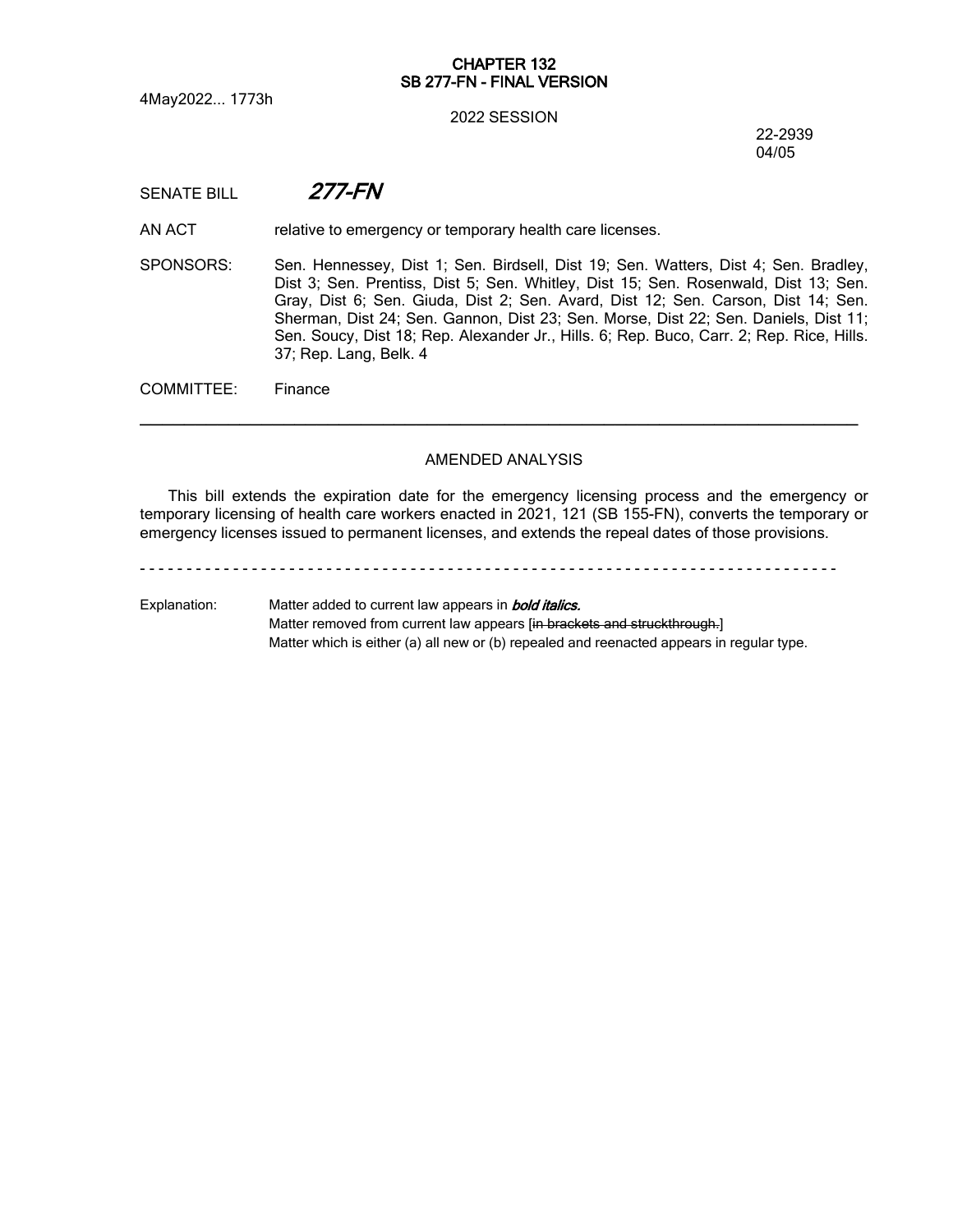#### **CHAPTER 132 SB 277-FN - FINAL VERSION**

# 04/05

### STATE OF NEW HAMPSHIRE

*In the Year of Our Lord Two Thousand Twenty Two*

AN ACT relative to emergency or temporary health care licenses.

*Be it Enacted by the Senate and House of Representatives in General Court convened:*

132:1 Office of Professional Licensure and Certification; Emergency Licenses Converted. RSA 310- A:1-i is repealed and reenacted to read as follows: 310-A:1-i Emergency Licenses Process. Notwithstanding any other law to the contrary, the office of professional licensure and certification may issue emergency licenses to the following applicants: I. Any medical provider previously licensed in New Hampshire in the last 3 years whose license is no longer active, subject to the following: (a) The medical provider's license was in good standing prior to being placed in inactive or lapsed status. (b) A medical provider shall be required to present evidence that they are current with continuing education pursuant to the applicable statute as a condition of licensure. II. Any medical provider previously licensed to practice in another jurisdiction within the last 3 years whose license is no longer active, subject to the following: (a) The medical provider's license was in good standing in another United States jurisdiction prior to being placed in inactive or lapsed status; and (b) The medical provider presents evidence to the office of professional licensure and certification that the medical provider was licensed and in good standing immediately prior to the change in licensure status. (c) A medical provider shall be required to present evidence that they are current with continuing education pursuant to the applicable statute as a condition of licensure. III. Any fellow enrolled in a New Hampshire program accredited by the Accreditation Council for Graduate Medical Education to practice within the fellow's core specialty, subject to the following: (a) The fellow is American Board of Medical Specialties (ABMS) or American Osteopathic Association (AOA) board-eligible or certified in the core specialty. (b) The fellow is appointed to the medical staff at a sponsoring institution and will engage in practice consistent with the policies and procedures of the sponsoring institution and its participating sites. (c) The time spent in core specialty service is limited to 20 percent of the fellow's annual education time in any academic year. (d) A fellow seeking to practice under this paragraph shall provide the office of professional licensure and certification with appropriate evidence that the required qualifications have been met. IV. Senior nursing students, who are scheduled to graduate within 5 months from the date of application, from a board of nursing approved registered nursing or practical nursing program, subject to the following: 1 2 3 4 5 6 7 8 9 10 11 12 13 14 15 16 17 18 19 20 21 22 23 24 25 26 27 28 29 30 31 32